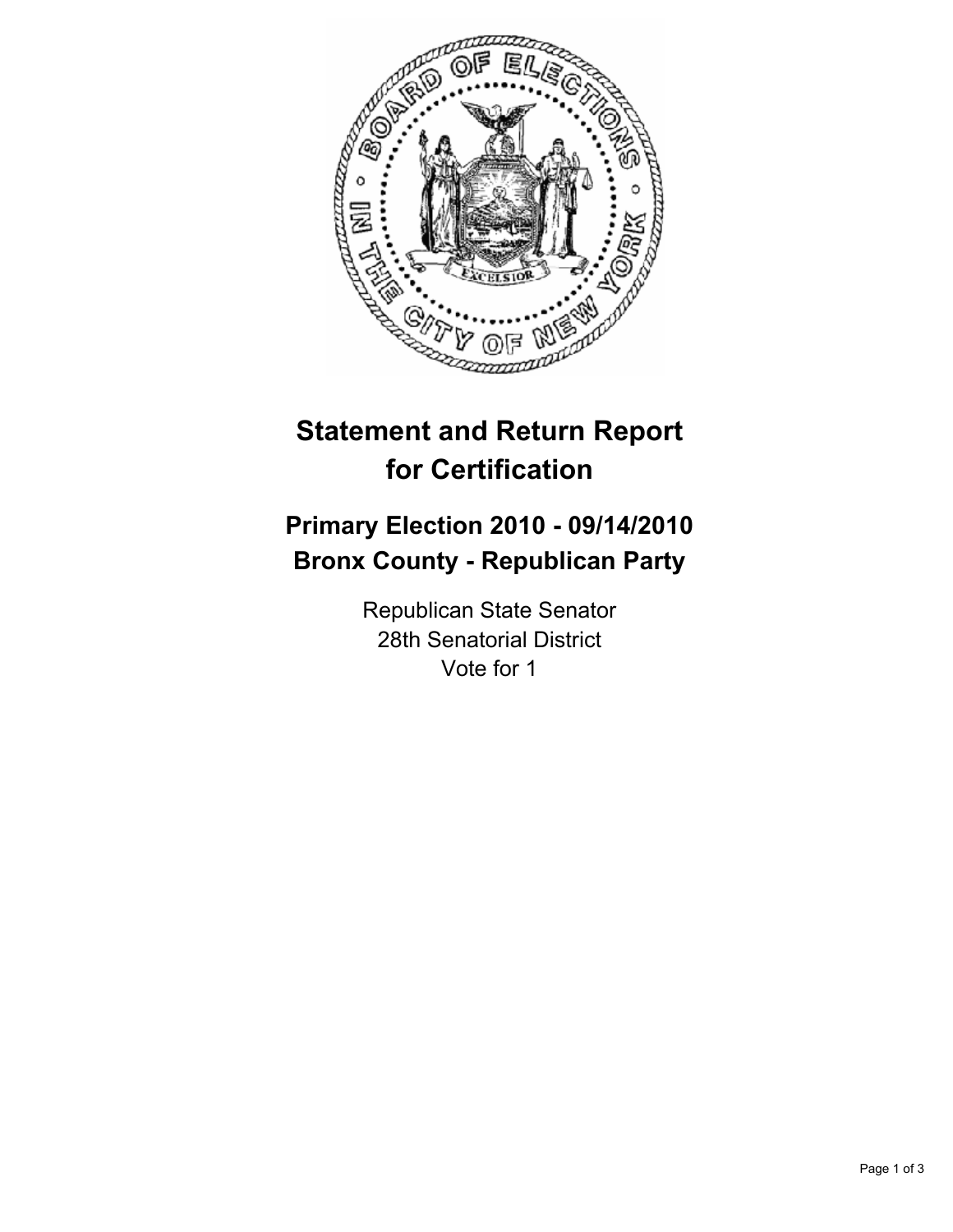

### **Assembly District 77**

| <b>Total Votes</b>     | 33 |
|------------------------|----|
| <b>KEESHA S WEINER</b> | 23 |
| <b>JON GIRODES</b>     | 10 |
| AFFIDAVIT              |    |
| ABSENTEE/MILITARY      | 2  |
| <b>EMERGENCY</b>       | 0  |
| <b>PUBLIC COUNTER</b>  | 36 |

#### **Assembly District 84**

| <b>Total Votes</b>     | 45 |
|------------------------|----|
| <b>KEESHA S WEINER</b> | 27 |
| <b>JON GIRODES</b>     | 18 |
| AFFIDAVIT              | 2  |
| ABSENTEE/MILITARY      | 3  |
| <b>EMERGENCY</b>       | 0  |
| <b>PUBLIC COUNTER</b>  | 50 |
|                        |    |

#### **Assembly District 86**

| <b>Total Votes</b>     | 17 |
|------------------------|----|
| <b>KEESHA S WEINER</b> | 12 |
| <b>JON GIRODES</b>     | 5  |
| AFFIDAVIT              | 0  |
| ABSENTEE/MILITARY      | 4  |
| <b>EMERGENCY</b>       | 0  |
| <b>PUBLIC COUNTER</b>  | 16 |